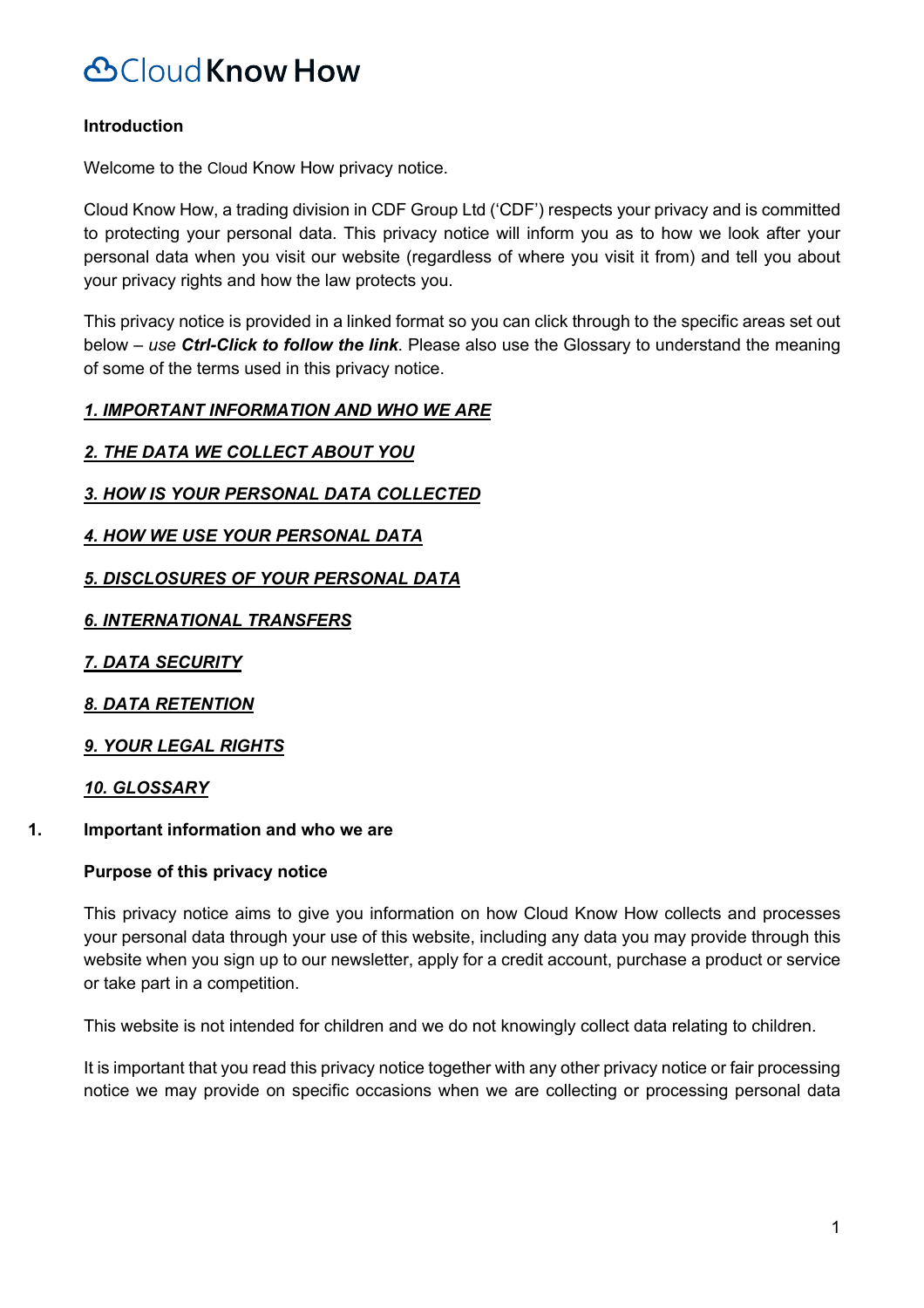about you so that you are fully aware of how and why we are using your data. This privacy notice supplements the other notices and is not intended to override them.

#### **Controller**

CDF Group is made up of different legal entities, details of which can be found *here*. This privacy notice is issued on behalf of the CDF Group so when we mention "COMPANY", "we", "us" or "our" in this privacy notice, we are referring to the relevant company in the CDF Group responsible for processing your data. Cloud Know How is the controller and responsible for this website.

We have appointed a data compliance officer who is responsible for overseeing questions in relation to this privacy notice. If you have any questions about this privacy notice, including any requests to exercise your legal rights, please contact the data compliance officer using the details set out below.

#### **Contact details**

Our full details are:

| Full name of legal entity:     | <b>CDF Group Ltd</b>                     |
|--------------------------------|------------------------------------------|
| Title of data privacy manager: | Data compliance officer                  |
| Email address:                 | gdpr@cloudknowhow.com                    |
| Postal address:                | Prigg Meadow, Ashburton, Devon, TQ13 7DF |
| Telephone number:              | 01364 654100                             |

You have the right to make a complaint at any time to the Information Commissioner's Office (ICO), the UK supervisory authority for data protection issues (www.ico.org.uk). We would, however, appreciate the chance to deal with your concerns before you approach the ICO so please contact us in the first instance.

#### **Changes to the privacy notice and your duty to inform us of changes**

This version was last updated on 11 June 2018 and historic versions can be obtained by contacting us.

It is important that the personal data we hold about you is accurate and current. Please keep us informed if your personal data changes during your relationship with us.

### **Third-party links**

This website may include links to third-party websites, plug-ins and applications. Clicking on those links or enabling those connections may allow third parties to collect or share data about you. We do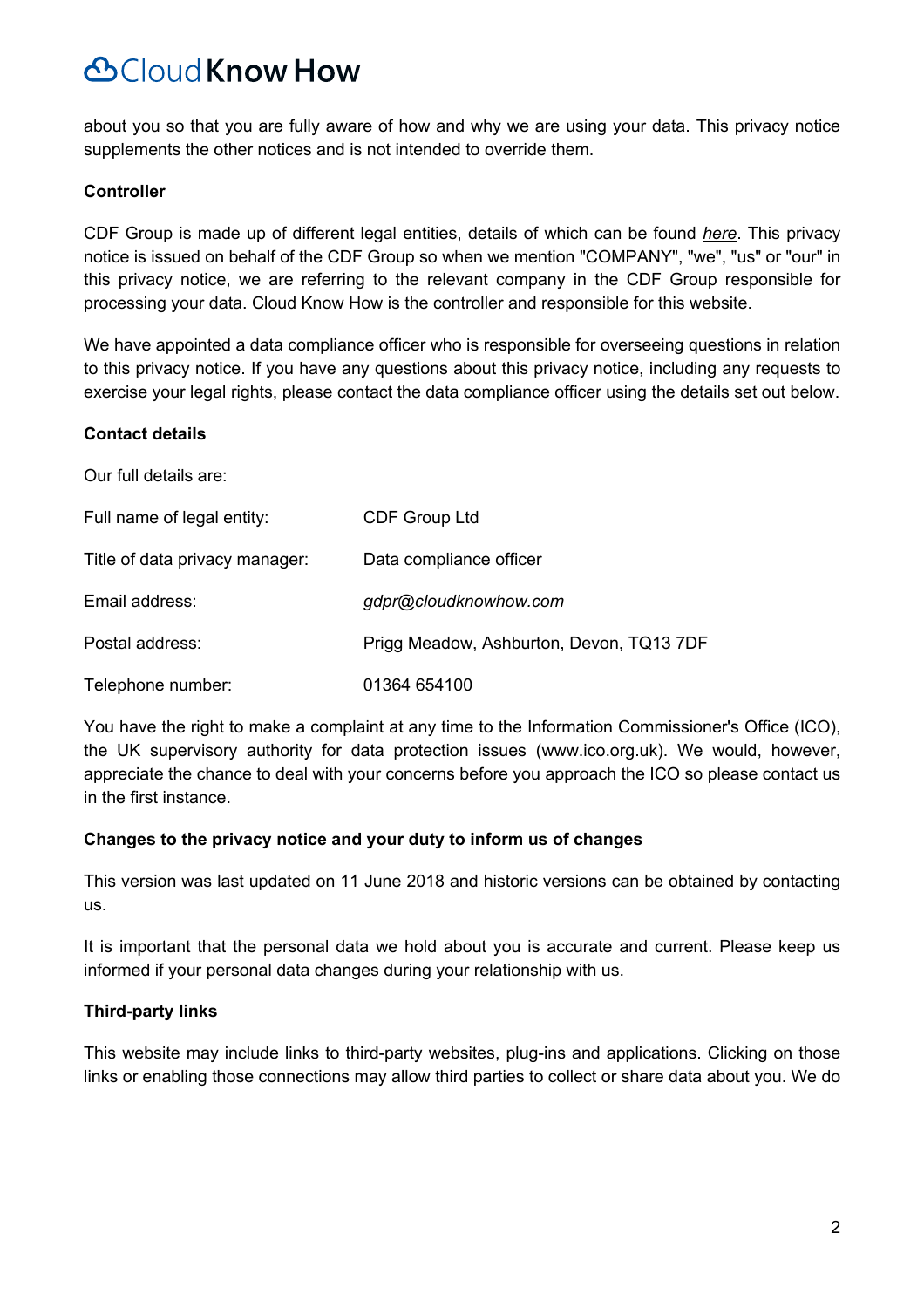not control these third-party websites and are not responsible for their privacy statements. When you leave our website, we encourage you to read the privacy notice of every website you visit.

#### **2. The data we collect about you**

Personal data, or personal information, means any information about an individual from which that person can be identified. It does not include data where the identity has been removed (anonymous data).

We may collect, use, store and transfer different kinds of personal data about you which we have grouped together follows:

- **Identity Data** includes first name, maiden name, last name, username or similar identifier, marital status, title, date of birth and gender.
- **Contact Data** includes billing address, delivery address, email address and telephone numbers.
- **Financial Data** includes bank account and payment card details.
- **Transaction Data** includes details about payments to and from you and other details of products and services you have purchased from us.
- **Technical Data** includes internet protocol (IP) address, your login data, browser type and version, time zone setting and location, browser plug-in types and versions, operating system and platform and other technology on the devices you use to access this website.
- **Profile Data** includes your username and password, purchases or orders made by you, your interests, preferences, feedback and survey responses.
- **Usage Data** includes information about how you use our website, products and services.
- **Marketing and Communications Data** includes your preferences in receiving marketing from us and our third parties and your communication preferences.

We also collect, use and share **Aggregated Data** such as statistical or demographic data for any purpose. Aggregated Data may be derived from your personal data but is not considered personal data in law as this data does **not** directly or indirectly reveal your identity. For example, we may aggregate your Usage Data to calculate the percentage of users accessing a specific website feature. However, if we combine or connect Aggregated Data with your personal data so that it can directly or indirectly identify you, we treat the combined data as personal data which will be used in accordance with this privacy notice.

We do not collect any **Special Categories of Personal Data** about you (this includes details about your race or ethnicity, religious or philosophical beliefs, sex life, sexual orientation, political opinions, trade union membership, information about your health and genetic and biometric data). Nor do we collect any information about criminal convictions and offences.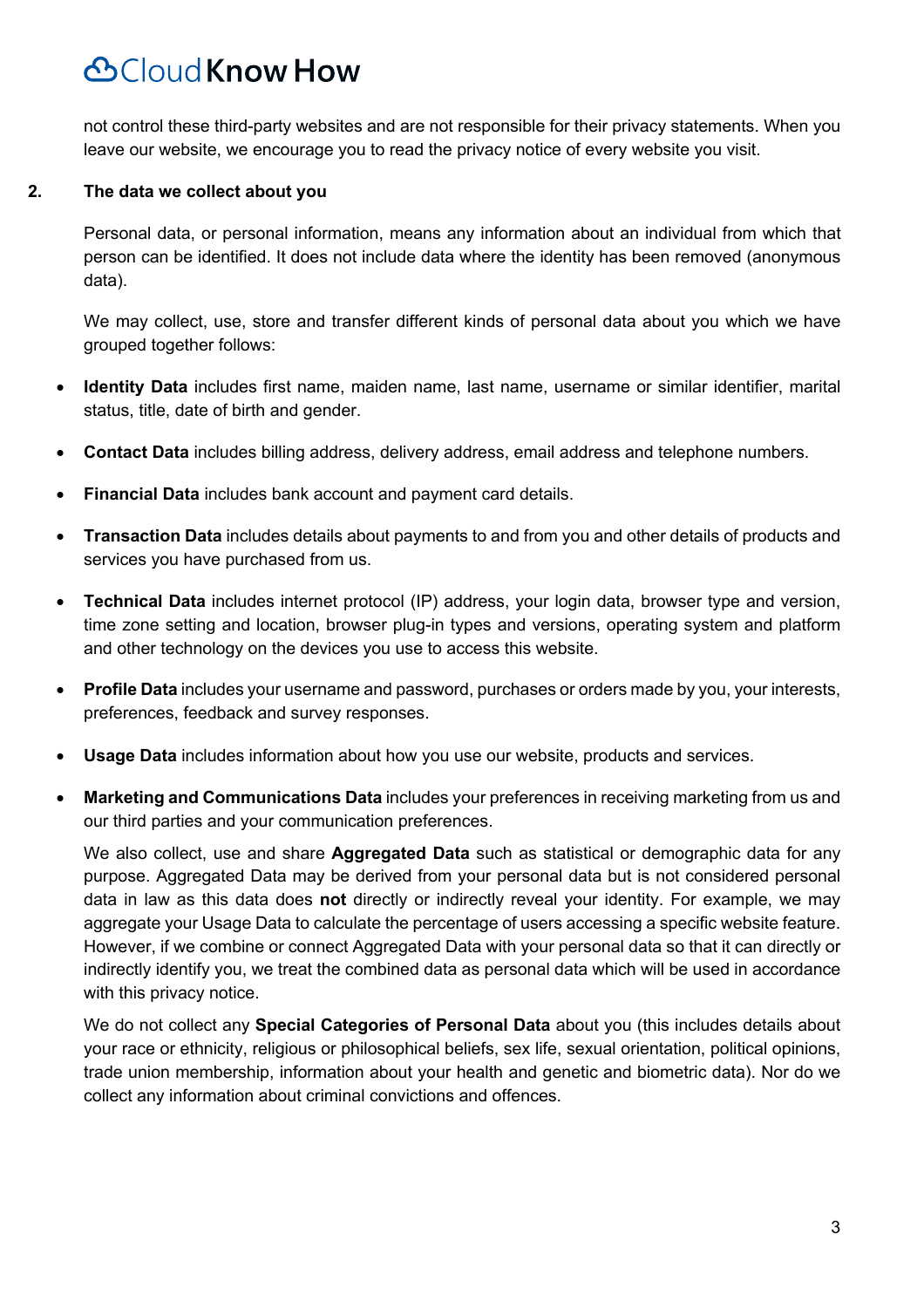### **If you fail to provide personal data**

Where we need to collect personal data by law, or under the terms of a contract we have with you and you fail to provide that data when requested, we may not be able to perform the contract we have or are trying to enter into with you (for example, to provide you with goods or services). In this case, we may have to cancel a product or service you have with us but we will notify you if this is the case at the time.

### **3. How is your personal data collected?**

We use different methods to collect data from and about you including through:

- **Direct interactions.** You may give us your Identity, Contact and Financial Data by filling in forms or by corresponding with us by post, phone, email or otherwise. This includes personal data you provide when you:
- apply for our products or services;
- create an account on our website;
- apply for a credit account;
- subscribe to our service or publications;
- request marketing to be sent to you;
- enter a competition, promotion or survey; or
- give us some feedback.
- **Automated technologies or interactions.** As you interact with our website, we may automatically collect Technical Data about your equipment, browsing actions and patterns. We collect this personal data by using cookies, server logs and other similar technologies. Please see our *cookie policy* for further details.
- **Third parties or publicly available sources.** We may receive personal data about you from various third parties and public sources as set out below:

Technical Data from analytics providers such as Google based outside the EU;

- Identity and Contact Data from publicly availably sources such as Companies House and the Electoral Register based inside the EU.
- Contact Data from Software Publishers to whom you have given consent for them to share your data with us for a specific purpose.

### **4. How we use your personal data**

We will only use your personal data when the law allows us to. Most commonly, we will use your personal data in the following circumstances:

• Where we need to perform the contract we are about to enter into or have entered into with you.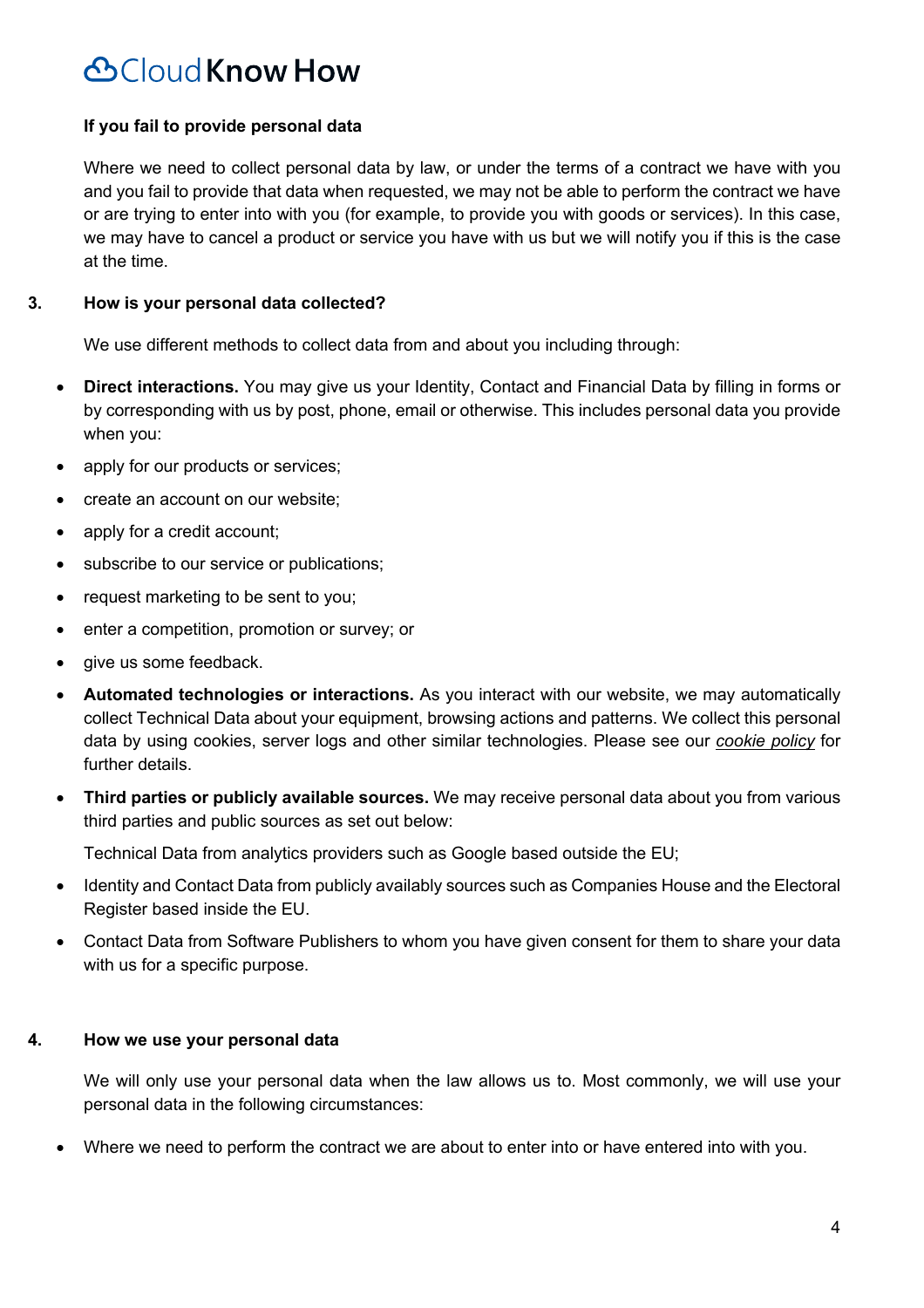- Where it is necessary for our legitimate interests (or those of a third party) and your interests and fundamental rights do not override those interests.
- Where we need to comply with a legal or regulatory obligation.

Generally we do not rely on consent as a legal basis for processing your personal data other than in relation to sending direct marketing communications to you via email or text message. You have the right to withdraw consent to marketing at any time by contacting us or opting out, using this *link*.

#### **Purposes for which we will use your personal data**

We have set out below, in a table format, a description of all the ways we plan to use your personal data, and which of the legal bases we rely on to do so. We have also identified what our legitimate interests are where appropriate.

Note that we may process your personal data for more than one lawful ground depending on the specific purpose for which we are using your data. Please contact us if you need details about the specific legal ground we are relying on to process your personal data where more than one ground has been set out in the table below.

| <b>Purpose/Activity</b>                                                                                                                                                                          | Type of data                                                                                                 | Lawful<br>basis<br>for<br>processing<br>including<br>basis<br>legitimate<br>of<br>interest                                                                                                                                             |
|--------------------------------------------------------------------------------------------------------------------------------------------------------------------------------------------------|--------------------------------------------------------------------------------------------------------------|----------------------------------------------------------------------------------------------------------------------------------------------------------------------------------------------------------------------------------------|
| To register you as a new<br>customer and to pass on your<br>information to our vendors for<br>issuing you with licences and<br>of<br>delivery<br>products<br>(if<br>delivered directly to you)   | (a) Identity<br>(b) Contact                                                                                  | Performance of a contract with you                                                                                                                                                                                                     |
| To process and deliver your<br>order including:<br>(a) Manage payments, fees<br>and charges<br>(b) Collect and recover money<br>owed to us                                                       | (a) Identity<br>(b) Contact<br>(c) Financial<br>(d) Transaction<br>(e)<br>Marketing<br>and<br>Communications | (a) Performance of a contract with you<br>(b) Necessary for our legitimate<br>interests (to recover debts due to us)                                                                                                                   |
| To manage our relationship<br>with you which will include:<br>(a)<br>Notifying you<br>about<br>changes to our terms or privacy<br>policy<br>(b) Asking you to leave a review<br>or take a survey | (a) Identity<br>(b) Contact<br>(c) Profile<br>Marketing<br>(d)<br>and<br>Communications                      | (a) Performance of a contract with you<br>(b) Necessary to comply with a legal<br>obligation<br>(c) Necessary for our legitimate<br>interests (to keep our records updated<br>and to study how customers use our<br>products/services) |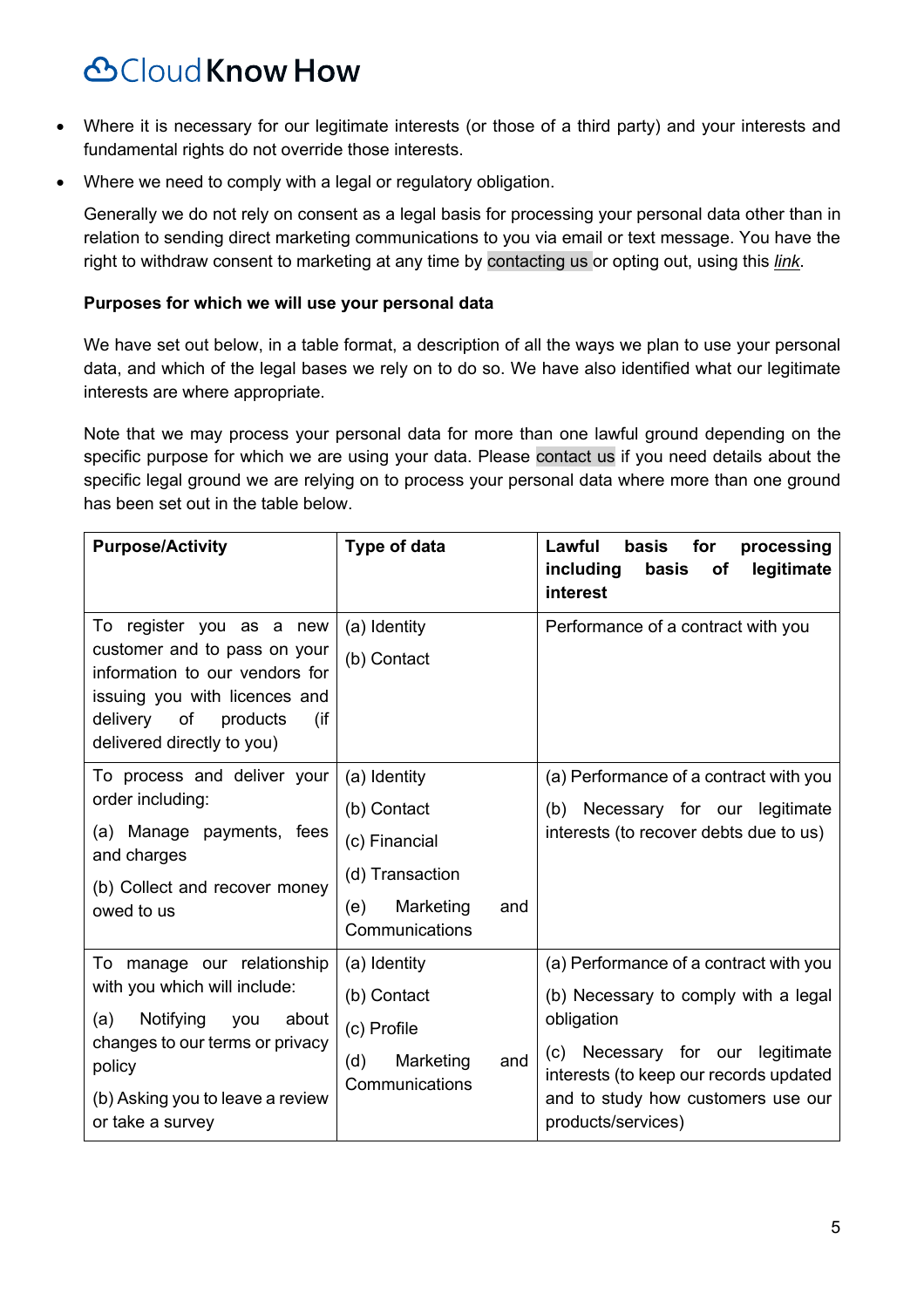# **&Cloud Know How**

| To enable you to partake in a<br>prize draw, competition<br>or<br>complete a survey                                                                                                                      | (a) Identity<br>(b) Contact<br>(c) Profile                                                                            | (a) Performance of a contract with you<br>(b) Necessary for our legitimate<br>interests (to study how customers use                                                                                                                                         |
|----------------------------------------------------------------------------------------------------------------------------------------------------------------------------------------------------------|-----------------------------------------------------------------------------------------------------------------------|-------------------------------------------------------------------------------------------------------------------------------------------------------------------------------------------------------------------------------------------------------------|
|                                                                                                                                                                                                          | (d) Usage                                                                                                             | products/services, to develop<br>our<br>them and grow our business)                                                                                                                                                                                         |
|                                                                                                                                                                                                          | Marketing<br>(e)<br>and<br>Communications                                                                             |                                                                                                                                                                                                                                                             |
| To administer and protect our<br>this<br>business<br>and<br>website<br>(including troubleshooting, data<br>analysis,<br>testing,<br>system<br>maintenance,<br>support,<br>reporting and hosting of data) | (a) Identity<br>(b) Contact<br>(c) Technical                                                                          | (a) Necessary for our<br>legitimate<br>interests (for running our business,<br>provision of administration and IT<br>services, network security, to prevent<br>fraud and in the context of a business<br>reorganisation or group restructuring<br>exercise) |
|                                                                                                                                                                                                          |                                                                                                                       | (b) Necessary to comply with a legal<br>obligation                                                                                                                                                                                                          |
| deliver relevant website<br>To<br>content and advertisements to<br>and<br>you<br>measure<br>or<br>understand the effectiveness of<br>the advertising we serve to you                                     | (a) Identity<br>(b) Contact<br>(c) Profile<br>(d) Usage<br>(e)<br>Marketing<br>and<br>Communications<br>(f) Technical | Necessary for our legitimate interests<br>(to study how customers use our<br>products/services, to develop them, to<br>grow our business and to inform our<br>marketing strategy)                                                                           |
| analytics<br>data<br>To<br>use<br>to<br>website,<br>improve<br>our<br>products/services, marketing,<br>relationships<br>customer<br>and<br>experiences                                                   | (a) Technical<br>(b) Usage                                                                                            | Necessary for our legitimate interests<br>(to define types of customers for our<br>products and services, to keep our<br>website updated and relevant, to<br>develop our business and to inform<br>our marketing strategy)                                  |
| suggestions<br>make<br>and<br>To<br>recommendations to you about<br>goods or services that may be<br>of interest to you                                                                                  | (a) Identity<br>(b) Contact<br>(c) Technical<br>(d) Usage<br>(e) Profile                                              | Necessary for our legitimate interests<br>(to develop our products/services and<br>grow our business)                                                                                                                                                       |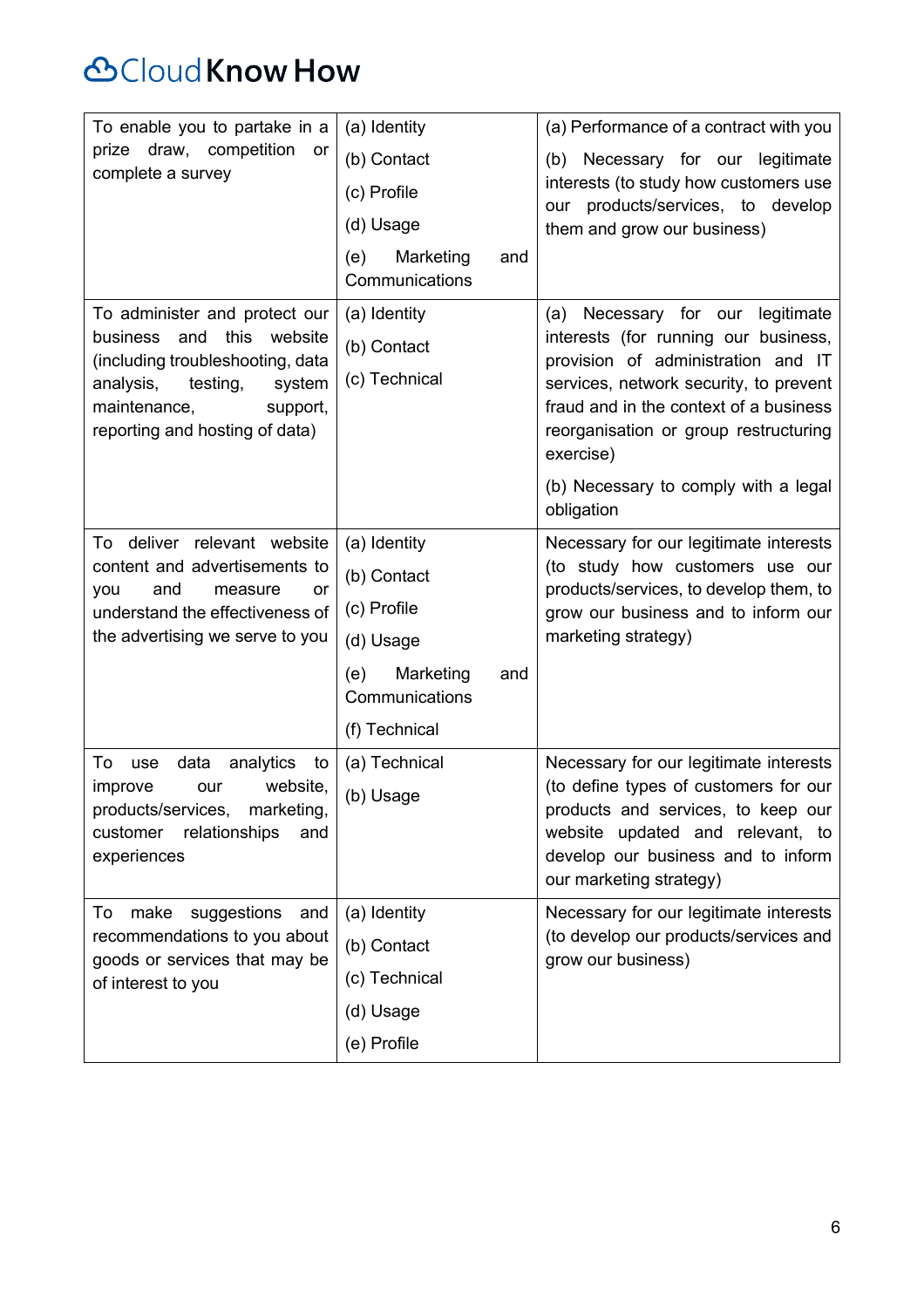### **Marketing**

We will only contact you with marketing messages if you have opted in to receive such messages. If having opted in to messages you would like to opt out, please use this *link*.

#### **Promotional offers from us**

We may use your Identity, Contact, Technical, Usage and Profile Data to form a view on what we think you may want or need, or what may be of interest to you. This is how we decide which products, services and offers may be relevant for you (we call this marketing).

You will receive marketing communications from us if you have requested information from us or purchased goods or services from us or if you provided us with your details when you entered a competition or registered for a promotion or attended an event and, in each case, you have not opted out of receiving that marketing.

#### **Third-party marketing**

We will get your express opt-in consent before we share your personal data with any company outside the CDF Group of companies for marketing purposes.

### **Opting out**

You can ask us to stop sending you marketing messages by following the opt-out links on any marketing message sent to you or by contacting us at any time.

Where you opt out of receiving these marketing messages, this will not apply to personal data provided to us as a result of a product/service purchase, warranty registration, product/service experience or other transactions.

#### **Cookies**

You can set your browser to refuse all or some browser cookies, or to alert you when websites set or access cookies. If you disable or refuse cookies, please note that some parts of this website may become inaccessible or not function properly. For more information about the cookies we use, please see our *cookie policy*.

#### **Change of purpose**

We will only use your personal data for the purposes for which we collected it, unless we reasonably consider that we need to use it for another reason and that reason is compatible with the original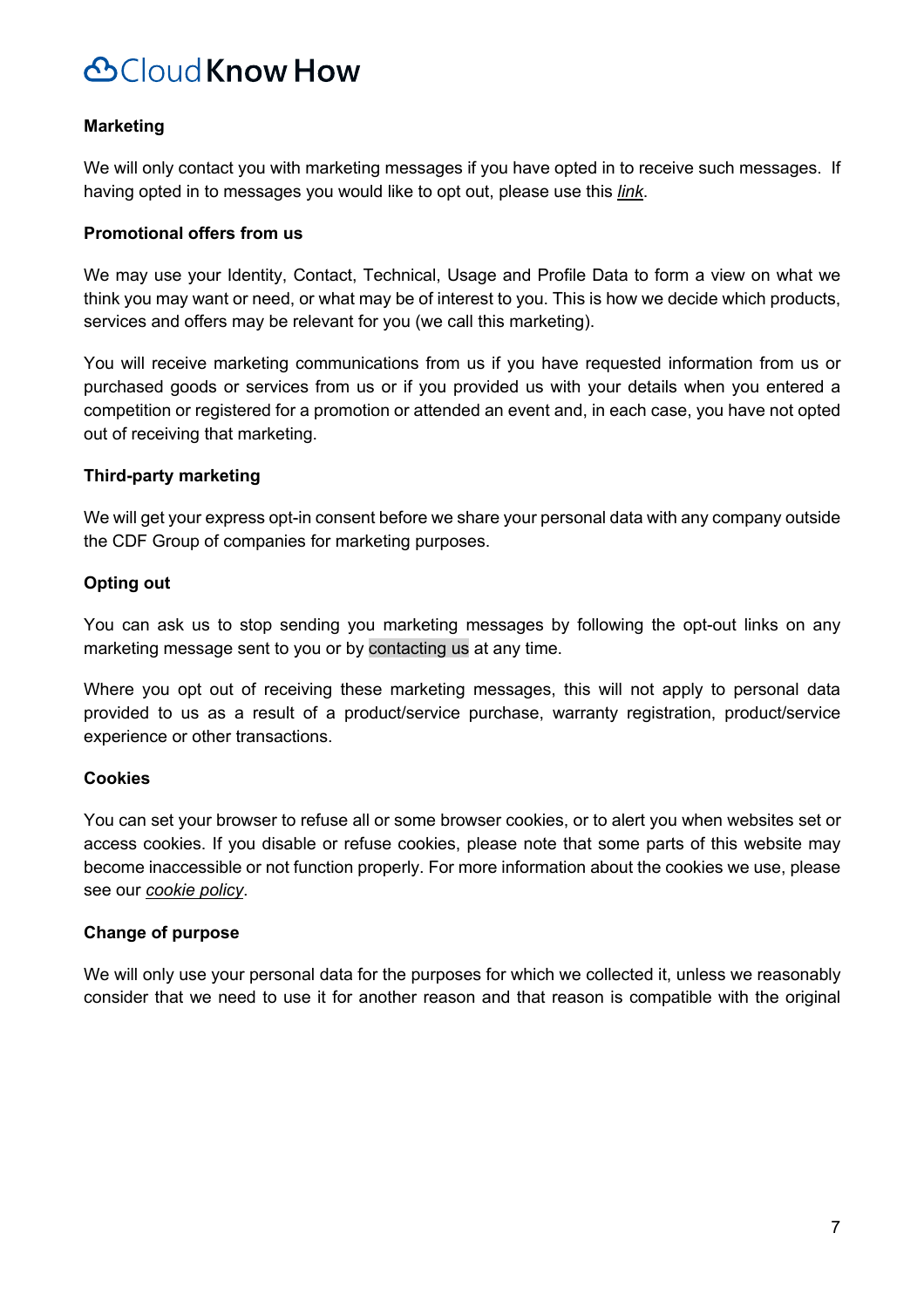purpose. If you wish to get an explanation as to how the processing for the new purpose is compatible with the original purpose, please contact us.

If we need to use your personal data for an unrelated purpose, we will notify you and we will explain the legal basis which allows us to do so.

Please note that we may process your personal data without your knowledge or consent, in compliance with the above rules, where this is required or permitted by law.

#### **5. Disclosures of your personal data**

We may have to share your personal data with the parties set out below for the purposes set out in the table in paragraph 4 above:

- Specific third parties such as Software Publishers and Distributors.
- Third parties to whom we may choose to sell, transfer, or merge parts of our business or our assets. Alternatively, we may seek to acquire other businesses or merge with them. If a change happens to our business, then the new owners may use your personal data in the same way as set out in this privacy notice.

We require all third parties to respect the security of your personal data and to treat it in accordance with the law. We do not allow our third-party service providers to use your personal data for their own purposes and only permit them to process your personal data for specified purposes and in accordance with our instructions.

#### **6. International transfers**

Many of our external third parties are based outside the European Economic Area (**EEA**) so their processing of your personal data will involve a transfer of data outside the EEA.

Whenever we transfer your personal data out of the EEA, we ensure a similar degree of protection is afforded to it by ensuring at least one of the following safeguards is implemented:

- Where we use certain service providers, we may use specific contracts approved by the European Commission which give personal data the same protection it has in Europe. For further details, see European Commission: Model contracts for the transfer of personal data to third countries – see link.
- Where we use providers based in the US, we may transfer data to them if they are part of the Privacy Shield which requires them to provide similar protection to personal data shared between the Europe and the US. For further details, see European Commission: EU-US Privacy Shield – see link.

Please contact us if you want further information on the specific mechanism used by us when transferring your personal data out of the EEA.

### **7. Data security**

We have put in place appropriate security measures to prevent your personal data from being accidentally lost, used or accessed in an unauthorised way, altered or disclosed. In addition, we limit access to your personal data to those employees, agents, contractors and other third parties who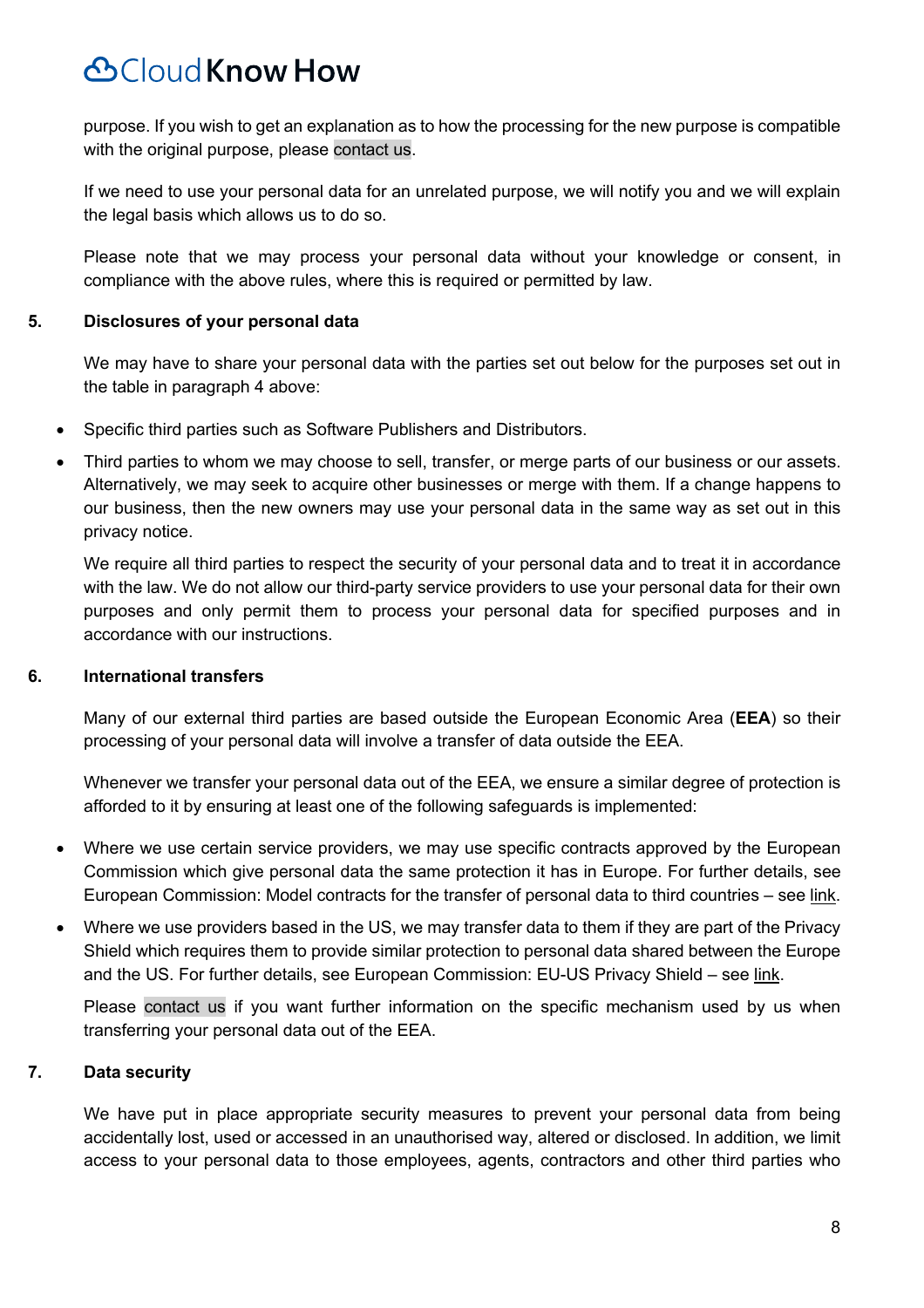have a business need to know. They will only process your personal data on our instructions and they are subject to a duty of confidentiality.

We have put in place procedures to deal with any suspected personal data breach and will notify you and any applicable regulator of a breach where we are legally required to do so.

### **8. Data retention**

#### **How long will you use my personal data for?**

We will only retain your personal data for as long as necessary to fulfil the purposes we collected it for, including for the purposes of satisfying any legal, accounting, or reporting requirements.

To determine the appropriate retention period for personal data, we consider the amount, nature, and sensitivity of the personal data, the potential risk of harm from unauthorised use or disclosure of your personal data, the purposes for which we process your personal data and whether we can achieve those purposes through other means, and the applicable legal requirements.

In some circumstances you can ask us to delete your data: see *Request erasure* below for further information.

In some circumstances we may anonymise your personal data (so that it can no longer be associated with you) for research or statistical purposes in which case we may use this information indefinitely without further notice to you.

### **9. Your legal rights**

Under certain circumstances, you have rights under data protection laws in relation to your personal data. Please click on the links below to find out more about these rights:

- *Request access to your personal data.*
- *Request correction of your personal data*.
- *Request erasure of your personal data*.
- *Object to processing of your personal data*.
- *Request restriction of processing your personal data*.
- *Request transfer of your personal data.*
- *Right to withdraw consent*.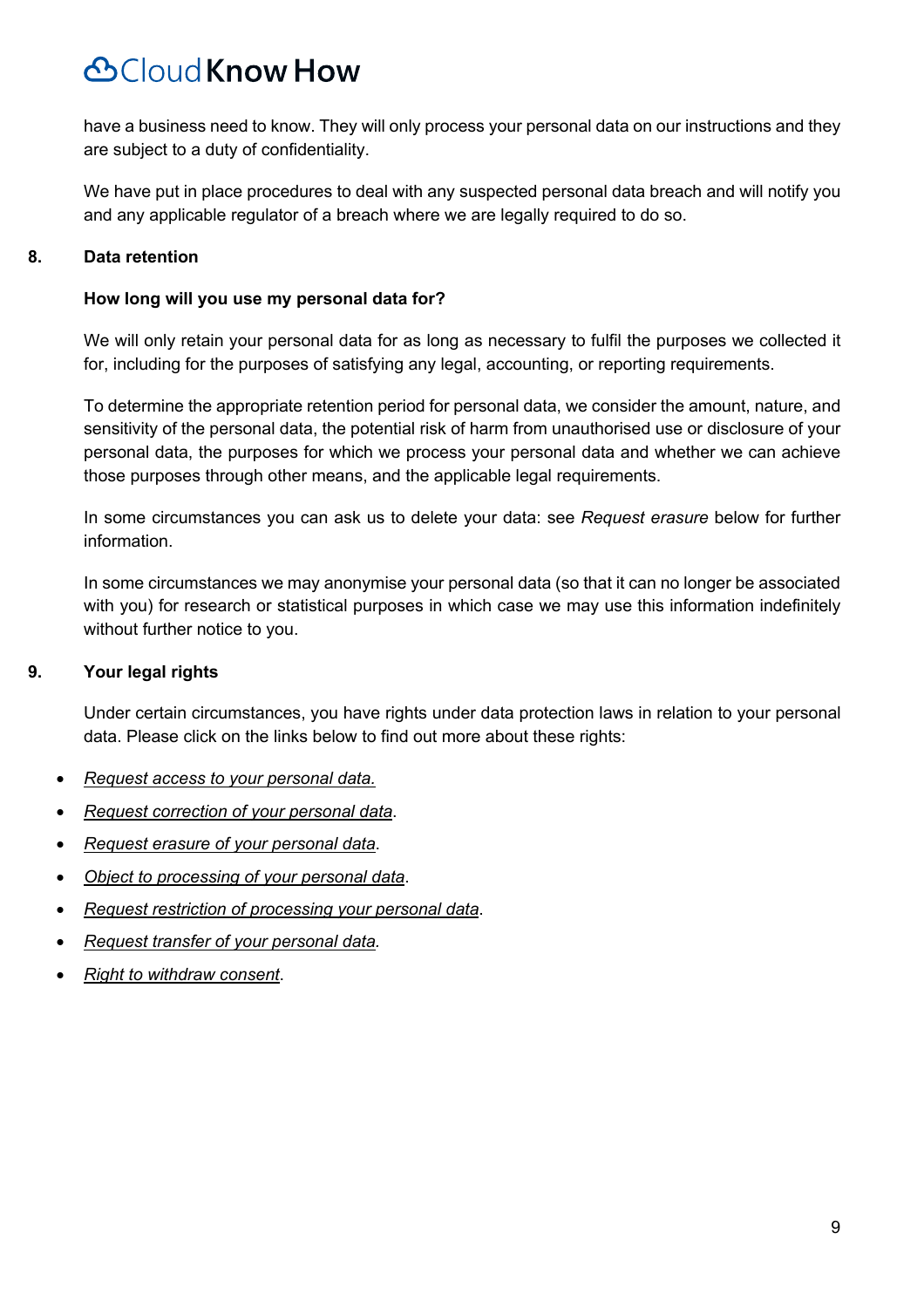If you wish to exercise any of the rights set out above, please contact us.

#### **No fee is usually required**

You will not have to pay a fee to access your personal data (or to exercise any of the other rights). However, we may charge a reasonable fee if your request is clearly unfounded, repetitive or excessive. Alternatively, we may refuse to comply with your request in these circumstances.

#### **What we may need from you**

We may need to request specific information from you to help us confirm your identity and ensure your right to access your personal data (or to exercise any of your other rights). This is a security measure to ensure that personal data is not disclosed to any person who has no right to receive it. We may also contact you to ask you for further information in relation to your request to speed up our response.

#### **Time limit to respond**

We try to respond to all legitimate requests within one month. Occasionally it may take us longer than a month if your request is particularly complex or you have made a number of requests. In this case, we will notify you and keep you updated.

### **10. Glossary**

#### **LAWFUL BASIS**

**Legitimate Interest** means the interest of our business in conducting and managing our business to enable us to give you the best service/product and the best and most secure experience. We make sure we consider and balance any potential impact on you (both positive and negative) and your rights before we process your personal data for our legitimate interests. We do not use your personal data for activities where our interests are overridden by the impact on you (unless we have your consent or are otherwise required or permitted to by law). You can obtain further information about how we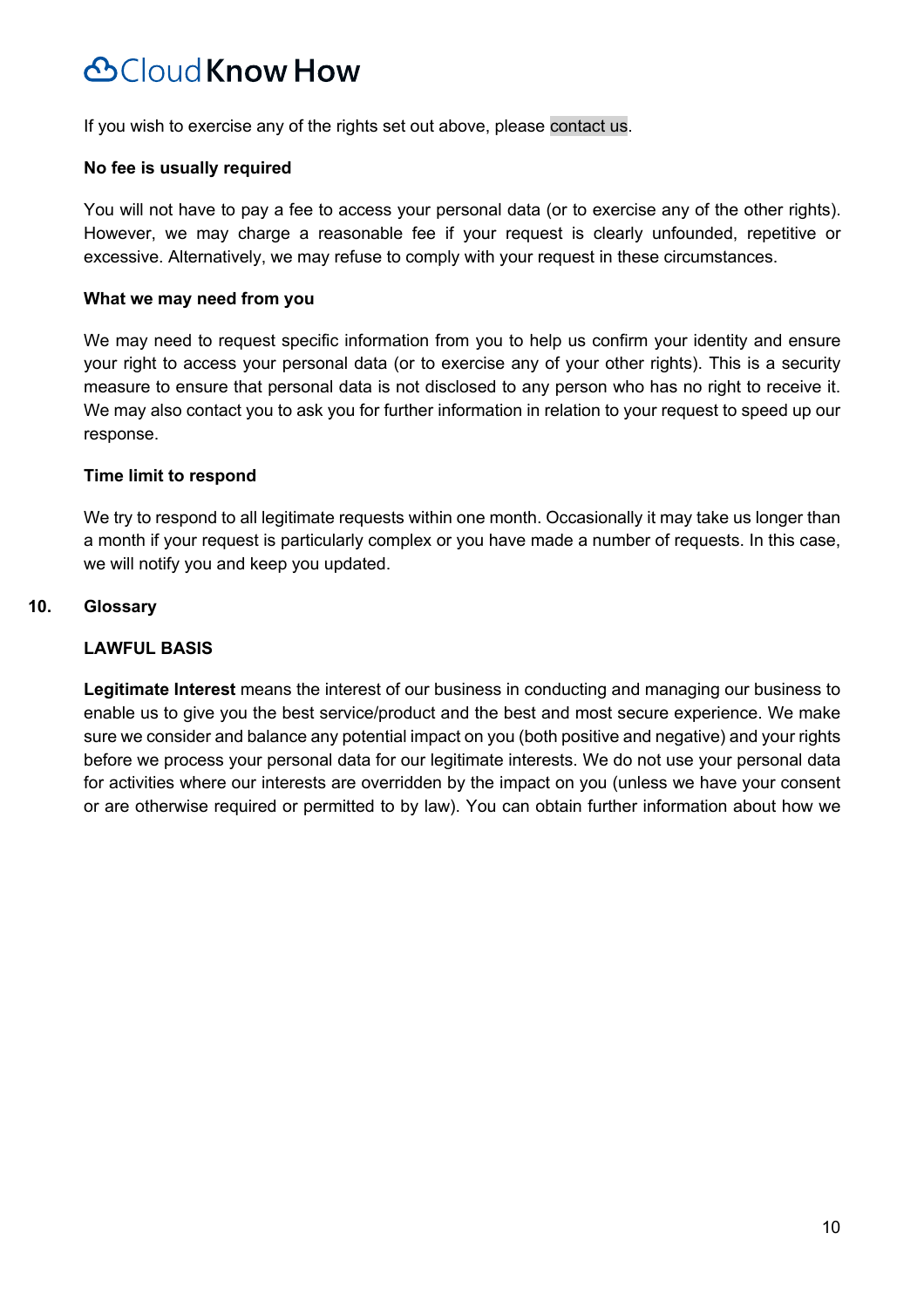assess our legitimate interests against any potential impact on you in respect of specific activities by contacting us

**Performance of Contract** means processing your data where it is necessary for the performance of a contract to which you are a party or to take steps at your request before entering into such a contract.

**Comply with a legal or regulatory obligation** means processing your personal data where it is necessary for compliance with a legal or regulatory obligation that we are subject to.

### **THIRD PARTIES**

### **Internal Third Parties**

Other companies in the CDF Group acting as joint controllers or processors and who are based in the UK and Ireland and provide IT and system administration services and undertake leadership reporting.

#### **External Third Parties**

- Service providers acting as processors who provide software, IT and system administration services.
- Professional advisers acting as processors or joint controllers including lawyers, bankers, auditors and insurers based in the UK and Ireland who provide consultancy, banking, legal, insurance and accounting services.
- HM Revenue & Customs, regulators and other authorities acting as processors or joint controllers based in the United Kingdom and Ireland who require reporting of processing activities in certain circumstances.

### **YOUR LEGAL RIGHTS**

You have the right to:

**Request access** to your personal data (commonly known as a "data subject access request"). This enables you to receive a copy of the personal data we hold about you and to check that we are lawfully processing it.

**Request correction** of the personal data that we hold about you. This enables you to have any incomplete or inaccurate data we hold about you corrected, though we may need to verify the accuracy of the new data you provide to us.

**Request erasure** of your personal data. This enables you to ask us to delete or remove personal data where there is no good reason for us continuing to process it. You also have the right to ask us to delete or remove your personal data where you have successfully exercised your right to object to processing (see below), where we may have processed your information unlawfully or where we are required to erase your personal data to comply with local law. Note, however, that we may not always be able to comply with your request of erasure for specific legal reasons which will be notified to you, if applicable, at the time of your request.